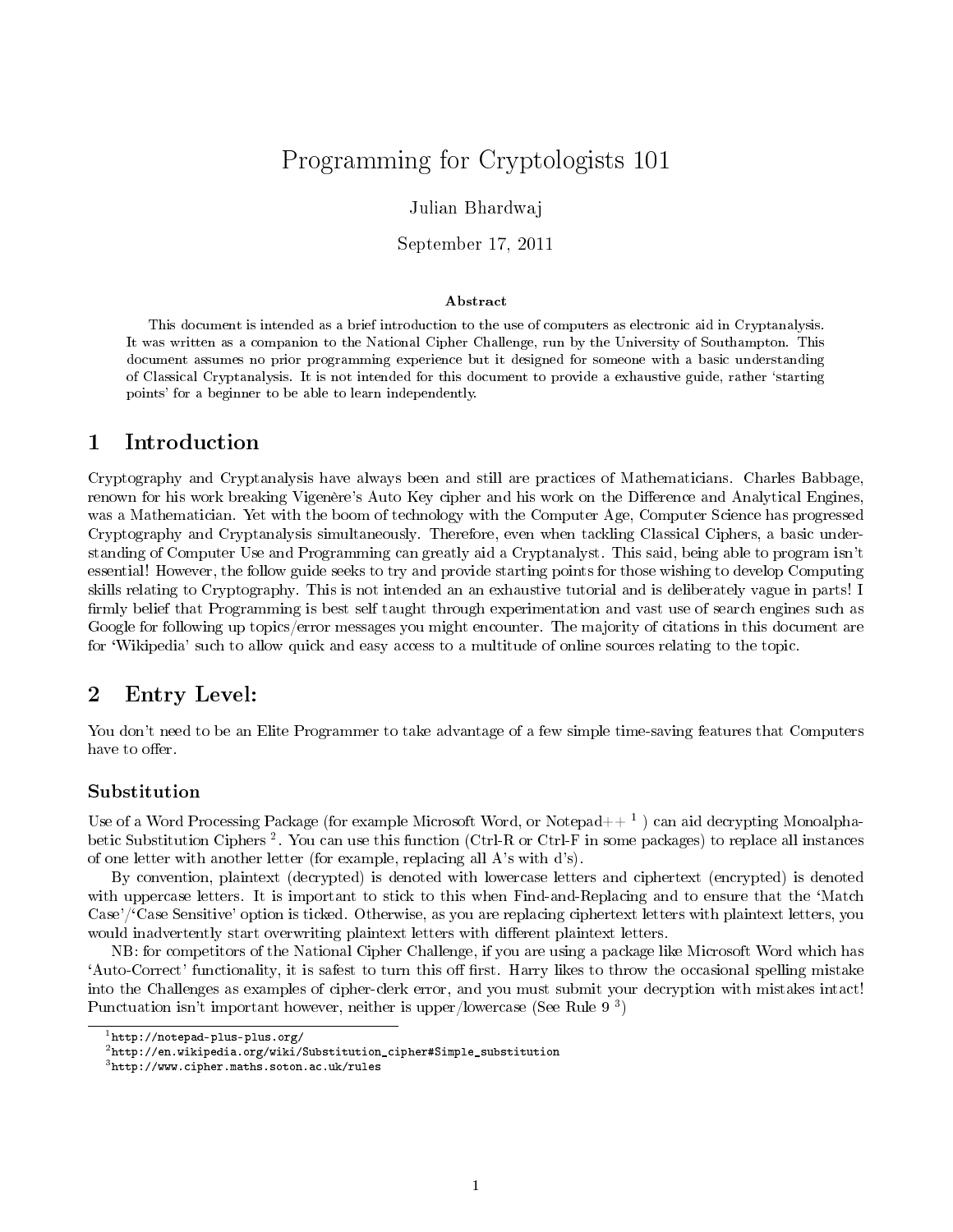## Transposition

When decrypting Transposition Ciphers<sup>4</sup>, it is often more accurate and quickly to use a Word Processing Package, even a simple one like Notepad. To do this effectively however, you must be using a Mono-spaced Font <sup>5</sup> so that each character is exactly the same size. This allows you to line up rows of text in columns. Transposition Cipher decryption becomes even easier when using a Spreadsheet Package (See Foundation Level).

## Frequency Analysis

One of the most basic skills of Cryptanalysis, developed originally by the Arabs, is Frequency Analysis<sup>6</sup>. This can be vastly aided using Computers. The most simplest approach is to use the 'Find' facility of a Word Processor to tell you the number of occurrences of a particular letter within a selection of text. `Word Count' can then also be used to provide the total number of letters within the text. The `frequency' of each letter can therefore be deduced more accurately from this.

## 3 Foundation Level:

Cryptanalysis can be further sped up with a few tricks using a Spreadsheet package like Microsoft Excel. Whilst Spreadsheet packages are designed primarily for Financial and Database purposes, the String Manipulation and Lookup features provided can be of great use to a Cryptanalyst.

## String Manipulation

It is possible to take advantage of the `cell' (rows and columns) layout of a Spreadsheet package to split a (reasonable sized) text such that each letter takes up one cell. This is particularly useful for Transposition Ciphers where given say a block length of 5, you can first insert line breaks every 5 letters into your text and copy this into your Spreadsheet package. You can then split each row of 5 letters into separate cells by using a String Indexing function, for example MID in Microsoft Excel. By copy-and-pasting of your formulae, you can quickly iterate through the rows this way. Transposition is then as simple as rearranging the columns.

 $LEFT(text, num-chars)$  $MID(text, start num, num-chars )$  $RIGHT(text, num-chars)$ 

Text The Cell Reference or String for the text you are selecting from.

Start num The index of the first character you wish to retrieve. This only applies to the MID function, LEFT always starts at the first character and selects to the right of this and RIGHT always starts at the last character and selects to the left of this.

Num\_chars The number of characters to retrieve.

At times, especially when applying more mathematical transforms like an Affine Shift  $^7$ , you might want to convert each letter to a number. Normally in Classical Cryptography, the Latin alphabet letters are assigned numbers from 0-25 (or 1-26). However, computers by default use a different encoding, normally one called ASCII. The mapping of each character/symbol to an ASCII number can be seen here: http://www.asciitable.com/. Most programming languages and spreadsheet packages provide a simple function to convert a character to and from its ASCII character code, for example in Microsoft Excel:

 $CODE(t ext)$ 

Text The character you wish to convert into a number.

<sup>4</sup>http://en.wikipedia.org/wiki/Transposition\_cipher

<sup>5</sup>http://en.wikipedia.org/wiki/Mono-spaced\_font

 $6$ http://en.wikipedia.org/wiki/Frequency\_analysis

<sup>7</sup>http://en.wikipedia.org/wiki/Affine\_cipher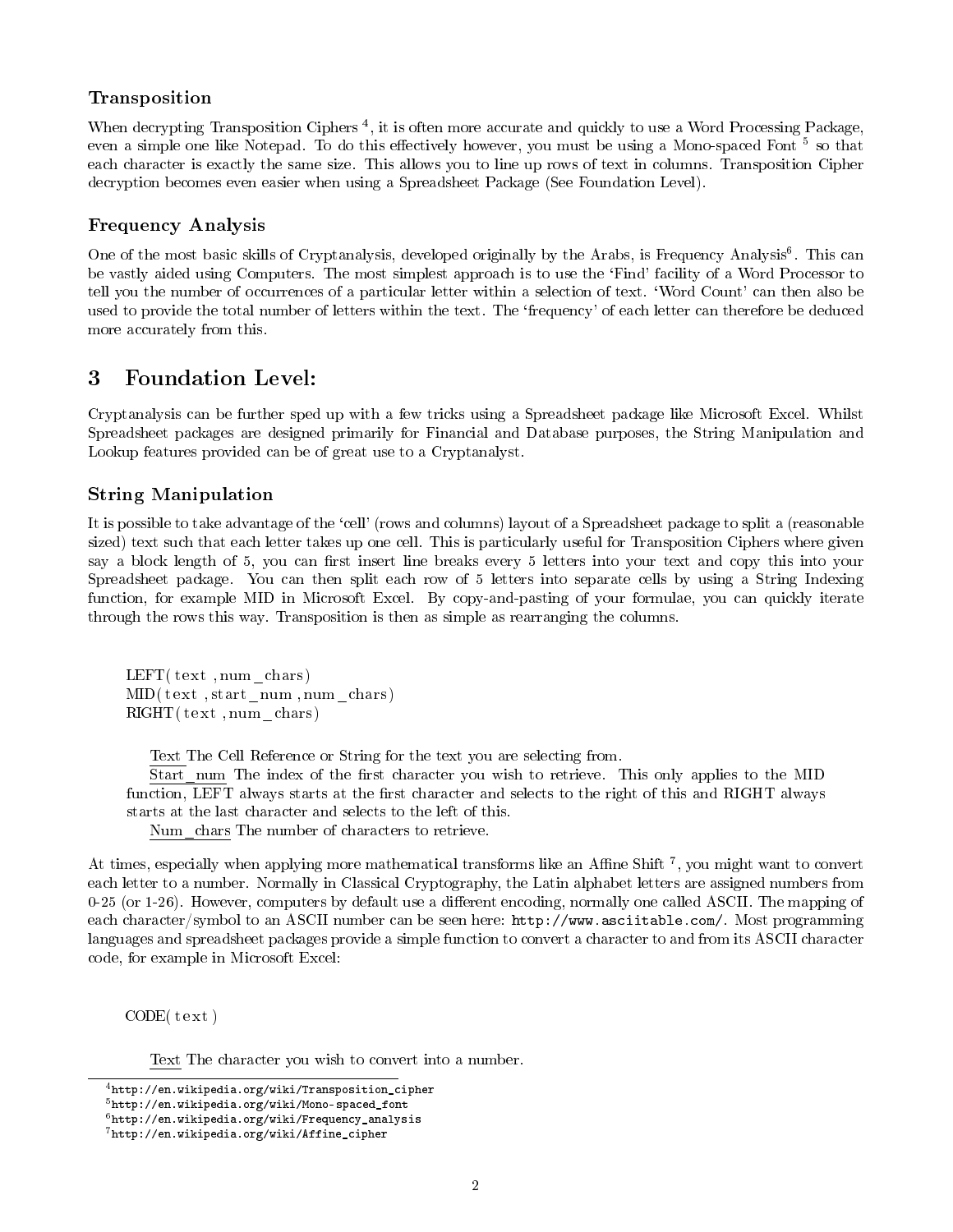CHAR( number )

Number The number you wish to convert into a character.

The uppercase letters have ASCII codes from 65-90, so by using the formula:

 $=$ CODE(TEXT)  $-65$ 

You can get a number between 0-25 for each letter. Alternatively, you can use a 'Lookup' function to convert a letter to any other character (number or letter) you like, detailed below.

#### Database/Lookup Functions

The concept of using a 'Lookup' function is that you have a table of values being mapping onto alternate values. Microsoft Excel provides a series of Lookup and Database functions which are designed for extracting particular items of data out of bigger tables/databases, however they work quite well for even a simple 2 by 26 table of values. Whether you need the VLOOKUP and similar HLOOKUP function depends on which way round your table is orientated.

VLOOKUP(lookup\_value, table\_array, col\_index\_num, range\_lookup) HLOOKUP(lookup\_value, table\_array, row\_index\_num, range\_lookup)

Lookup value They 'key' value to be found in the first column/row of your table.

Table array The range of cells which form your table.

Col index num/Row index num The column/row index number that you wish to be returned.

Range lookup TRUE/FALSE whether you want to look for an exact match (TRUE) or approximate

match (FALSE) through use of Wildcards  $(*/?)$ 

Microsoft Excel also provides other Database functions which can be used as alternatives to the aforementioned Lookup functions.

#### Transposing Text

Most Spreadsheet packages provides multiple copy-and-paste functions, amongst which the `Transpose' option will allow you to flip rows and columns. This is particular useful if you are tackling a cipher which includes a Caesar Square<sup>8</sup> element.

## 4 Intermediate Level:

One way of yielding the power of a Computer is through use of `scripts' or `macros'. Microsoft Excel provides functionality for both use of macros and a more extensive programming language known as 'VBA' (Visual Basic for Applications<sup>9</sup>). Alternatively, scripting languages such a Python<sup>10</sup> and PHP<sup>11</sup> can provide a simply environment for learning the basics of Programming and being able to pick up a few tricks to aid your Cryptanalysis. The rest of this section focuses on Python as it is both very powerful and versatile, but simple to get started with (PHP requires a web server to run on). Additionally, Python provides an interactive GUI which lets you instantly run commands without the need to write a full program and compile it.

<sup>&</sup>lt;sup>8</sup>A 'Square' transposition, attributed to Julius Cesaer as the 'Caesar Square', simply reads off the message in columns instead of rows.

 $9$ http://en.wikipedia.org/wiki/Visual\_Basic\_for\_Applications

 $^{10}\mathrm{http://www.python.org/}$ 

 $11$ http://www.php.net/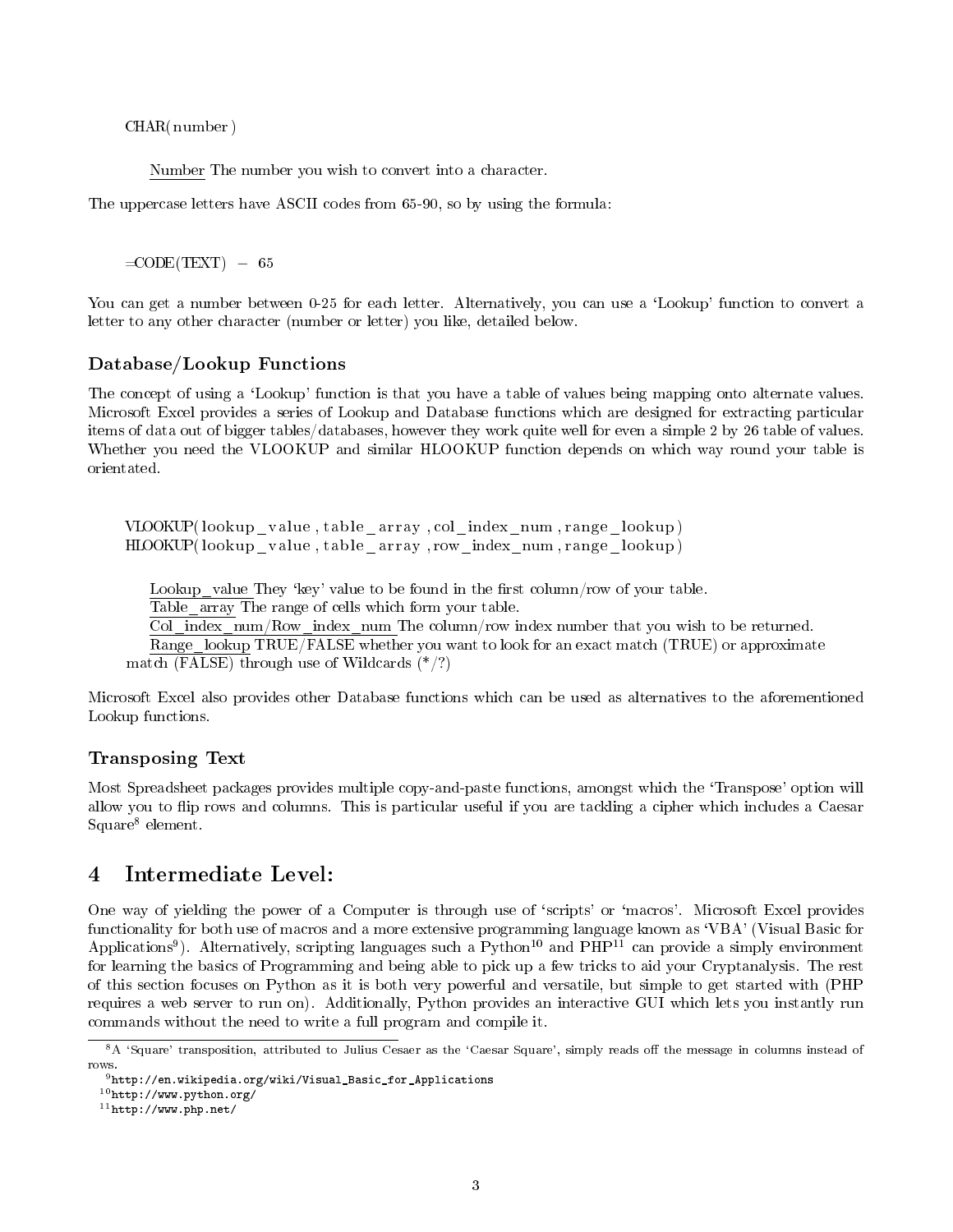#### Getting Started with Python

There are myriad guides and tutorials for Python 101 accessible through your search engine of choice<sup>12</sup>, so instead of reproducing these this section aims to provide a few basic pointers relevant to Cryptanalysis. Firstly, if you are not running a Linux system which ships with Python or are running Windows/Mac, you'll need to download Python here: http://www.python.org/download/. Python 3 isn't used that widely yet, so in the interest of being able to access a plethora of compatible tutorials, I would recommend Python 2. At time of writing, the majority of readers will want to download the 'Python 2.7.2 Windows Installer' Binary. The official documentation and tutorials for this are available here: <sup>13</sup>. You'll want to start by playing around with the 'IDLE' - the Interactive Python GUI which lets your execute commands 'on-the-fly'.

The first concept you will want to be familiar with is that of a 'variable'<sup>14</sup>. Try running the following commands:

```
plaintext = "this is a plaintext message."
plaintext2 = "this is another plaintext message."
print plaintext
print plaintext + plaintext2
```
#### String Manipulation

Experiment with the functions demonstrated with the following lines to explore the String Manipulation functions of Python, which are detailed extensively here: http://docs.python.org/library/string.html.

```
pt = "hello, this is a rather boring sample message"
len (pt)pt [0]
pt [ 4 5 ]
print pt [44]
pt . upper ( )
words = pt \cdot split(" "")print words
```
Note: The fourth line above should give you an `IndexError: string index out of range'.

### Iteration

Iteration<sup>15</sup>, otherwise known as 'looping', is one of the core paradigms within all programming languages. The concept is that you tell the computer to execute a number of commands either a set number of times, or until a certain condition is met. Particularly common loop structures are the 'For' Loop<sup>16</sup> and the 'While' Loop<sup>17</sup>.Python makes it particularly easy to loop through an  $List^{18}$  of variables, shown in this example:

```
words = \lceil 'the', 'cat', 'sat', 'on', 'wall '
for word in words:
         print "word: " + word
```
Note the colon after the first line of the For statement, and the indentation of the commands to be looped. Another similar example is such:

<sup>12</sup>http://www.google.co.uk

 $^{13}{\tt http://docs.python.org/}$ 

 $14$ http://en.wikipedia.org/wiki/Variable\_(computer\_science)

<sup>15</sup>http://en.wikipedia.org/wiki/Iteration#Computing

<sup>16</sup>http://wiki.python.org/moin/ForLoop

<sup>17</sup>http://wiki.python.org/moin/WhileLoop

<sup>18</sup>http://docs.python.org/tutorial/datastructures.html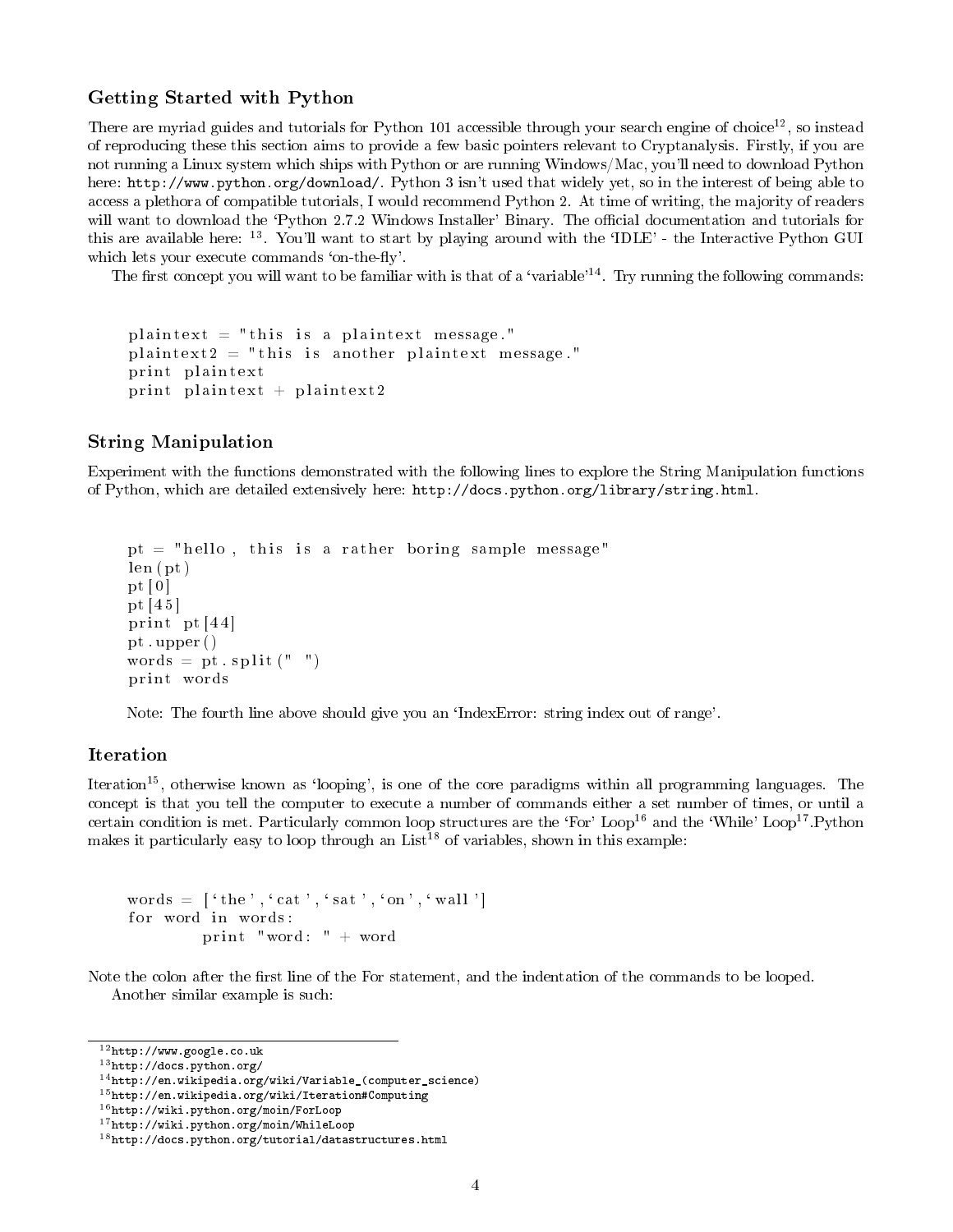```
cip h er = "SRTHKBLCOSKEMDFGKGOIW"
plaintext = "key = 5for letter in cipher:
        plaintext += decrypt (letter, key)
print plaintext
```
Before you can run this however, you must first of defined 'Decrypt' as a function<sup>19</sup>. By building up a library of Crypto functions, saving them in a file (for example, crypto.py), and them importing them at the beginning of your session with:

import crypto.py

You will quickly be able to yield the power of Python against the ciphers you are tackling.

## 5 Advanced:

Most high level languages, including Python, are what is known as 'Object Orientated'<sup>20</sup>. There are many tutorials available on the Internet which introduce object orientated paradigms, however the basic idea is that you define your own `classes', which are a collection of variables and functions/procedures which can be called. Two very popular high level languages which are very object orientated are Java<sup>21</sup> and the .NET family<sup>22</sup> (e.g. Visual Basic,  $C#$ ). The following examples are given in Java, which is a very popular first choice of language to learn (most university Computer Science courses start with Java).

## Object Orientated Programming

There are innumerable tutorials available for getting starting with Java, as well as for Object Orientated Programming. However, you'll find most of the OO tutorials will go into great detail with the more complex concepts such as Inheritance<sup>23</sup> which you don't need to worry yourself with at this stage. The following shows an example class declaration for a Cipher class. Note, in Java a class should be defined within a file with the same name as the class name; the following class would be declared in Cipher.java

```
public class Cipher {
          // this is a comment in Java.String cipher;
          double letterfreqs[];
          static String engalpha = "abcdefghijklmnopqrstuvwxyz";
          static double \begin{bmatrix} \end{bmatrix} engfreq =
\{8.17, 1.49, 2.78, 4.25, 12.70, 2.23, 2.02, 6.09, 6.97, 0.15, 0.77, 4.03, 2.41,6.75, 7.51, 1.93, 0.10, 5.99, 6.33, 9.06, 2.76, 0.98, 2.36, 0.15, 1.97, 0.07};
          static String ordalpha = "etaoinshrdlcumwfgypbvkjxqz";
          static double \begin{bmatrix} \end{bmatrix} ordfreq =
\{12.70, 9.06, 8.17, 7.51, 6.97, 6.75, 6.33, 6.09, 5.99, 4.25, 4.03, 2.78, 2.76,2 . 4 1 , 2 . 3 6 , 2 . 2 3 , 2 . 0 2 , 1 . 9 7 , 1 . 9 3 , 1 . 4 9 , 0 . 9 8 , 0 . 7 7 , 0 . 1 5 , 0 . 1 5 , 0 . 1 0 , 0 . 0 7 } ;
          public Cipher (String ct) { // Class Constructor
                    this ciphertext = ct;
                    freqA nalysis ();
          }
```
 $^{19}$ http://docs.python.org/tutorial/controlflow.html#defining-functions

 $^{20}$ http://en.wikipedia.org/wiki/Object-oriented\_programming

 $^{21}$ http://en.wikipedia.org/wiki/Java\_(programming\_language)

 $^{22}$ http://en.wikipedia.org/wiki/.NET\_Framework

 $^{23}$ http://en.wikipedia.org/wiki/Inheritance\_(object-oriented\_programming)